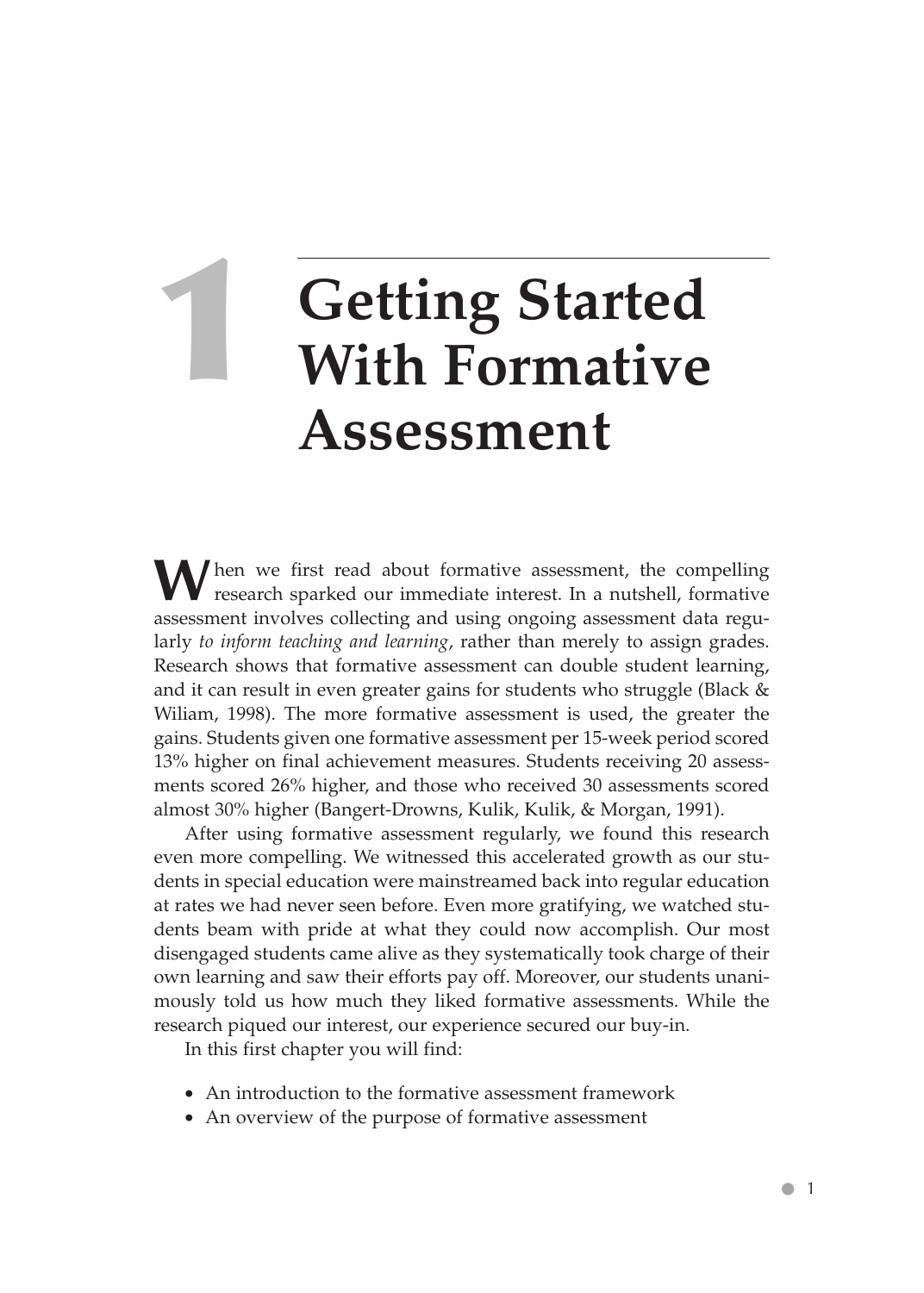- Three ways to begin using formative assessment, with vignettes that illustrate the three paths teachers typically follow
- A self-assessment tool to help you determine how much formative assessment you already use in your own classroom
- Steps to establishing a classroom culture that supports formative assessment practices

### **AN INTRODUCTION TO THE FORMATIVE ASSESSMENT FRAMEWORK**

Formative assessment provides a framework of practices in which both you and your students use assessment data to shift the mindset away from gauging "What has been taught?" toward "What has been learned?" You and your students then use the information gained to guide what you teach and what they focus on learning.

So what exactly is a "formative assessment framework," and where did this framework originate? Formative assessment is a framework of related practices originally proposed by Sadler (1989) and perpetuated by other researchers and practitioners. This framework includes not only the collection of assessment data to inform instruction and learning, but also several related practices that guide which data to collect and how to use these data. Wiliam (2010) formally defined the formative assessment framework as how teachers or students use assessment data to make decisions about next steps—decisions that are better founded with these data than those made without these data.

The research of Black and Wiliam (1998) references and builds on Sadler's (1989) framework. In their view, for assessment to qualify as formative assessment, it must:

- Be based on and directly convey criteria or standards
- Be followed by detailed, clear, and specific feedback
- Involve students in self-assessment, using feedback and goaldirected behavior
- Use the data gathered to inform next steps and adjust teaching practices
- Recognize the enormous impact of assessment on students' confidence and motivation

Therefore, the process of formative assessment involves (1) specifying and conveying standards, (2) collecting assessment data on where students are in relation to these standards, and (3) sharing the data with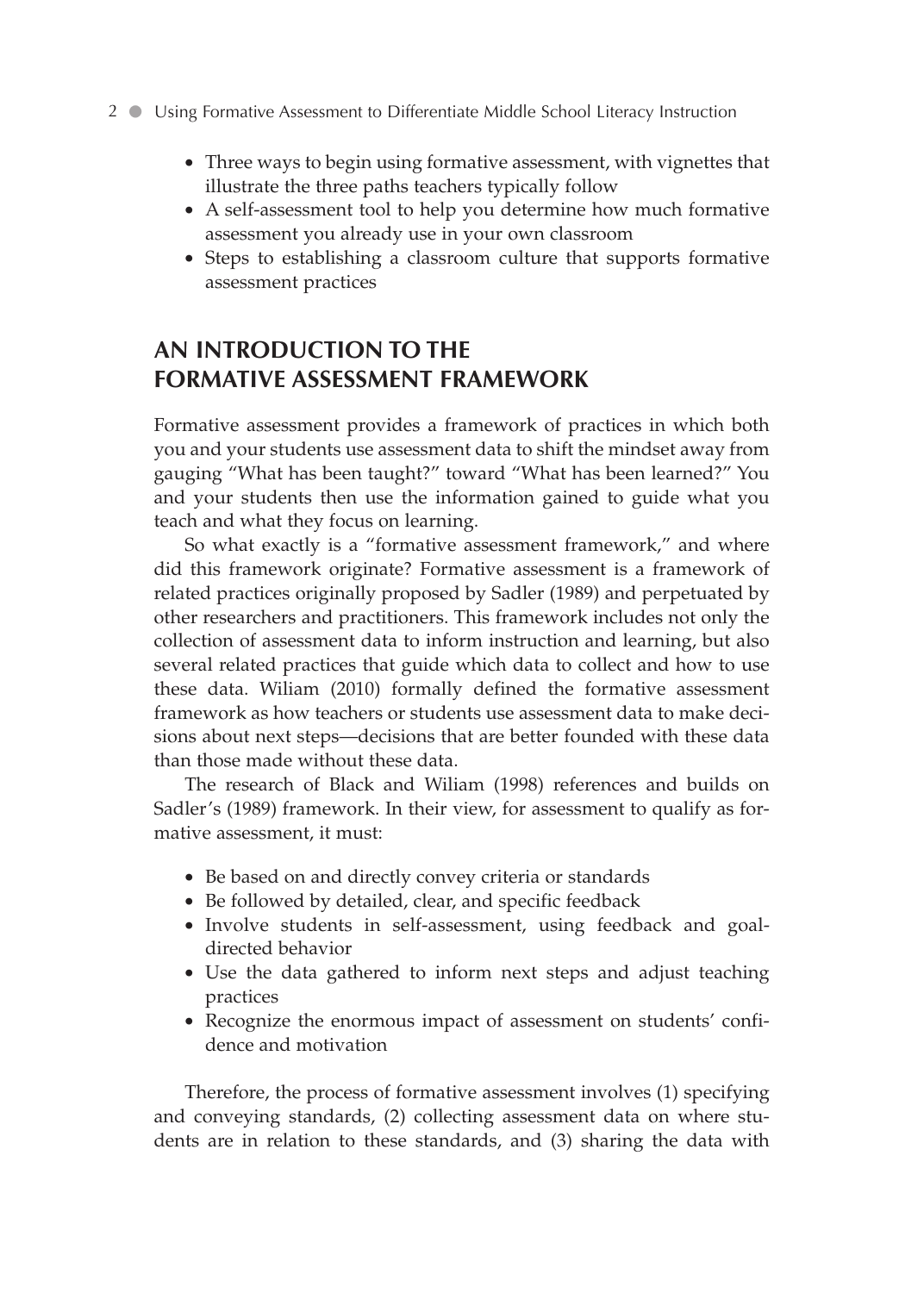students via detailed feedback. It is essential to ensure that students are actively involved; their participation is a critical piece of the formative assessment framework. Students will often score their own formative assessments and determine how they can use the results to inform what they focus on learning.

It is also critical for you to use the assessment data "to inform next steps and adjust teaching practices," or to differentiate instruction. Tomlinson (1999) defines differentiating instruction as an organized, flexible, proactive approach to adjusting instruction so that it best meets the needs of all learners and promotes maximum growth for all.

As discussed in the Preface, we developed our own formative assessment framework based on research and classroom experiences (see Figure 1.1). Our framework presents seven practices, or steps, for practitioners; each practice is followed by research that validates its effectiveness.

We suggest that you approach the list of practices as you would a buffet. Do not expect to engage in all of these practices at once or within a short time frame. Teachers we have worked with have repeatedly recommended that we emphasize this. Fortunately, choosing and using only a few practices will still increase student achievement. For the most part, the teachers we worked with tested the practices by selecting only a few of the strategies; in some cases, they used even the ones they chose only partially. Yet they quickly discovered that student achievement rose in notable and exciting ways. This finding is confirmed by larger-scale research (Ruiz-Primo & Furtak, 2006).

#### **Figure 1.1** Seven formative assessment practices.

- 1. Establish supportive and self-directive class climate norms (Andrade, 2010).
- 2. Specify measurable standards to be mastered and convey them to students (Black & Wiliam, 2005).
- 3. List extensions and interventions before collecting data (Wylie & Wiliam, 2006).
- 4. Preassess before each unit and continuously assess throughout the unit (Black & Wiliam, 2005; Reeves, 2003).
- 5. Involve students in using assessment data and teacher feedback to inform next steps they will take in their learning (Black & Wiliam, 1998).
- 6. Use assessment data to support and challenge students with tiered activities and scaffolded extensions (Hmelo-Silver, Duncan, & Chinn, 2007).
- 7. Differentiate homework and graded assessments to meet instructional levels (Bryan & Burstein, 2004).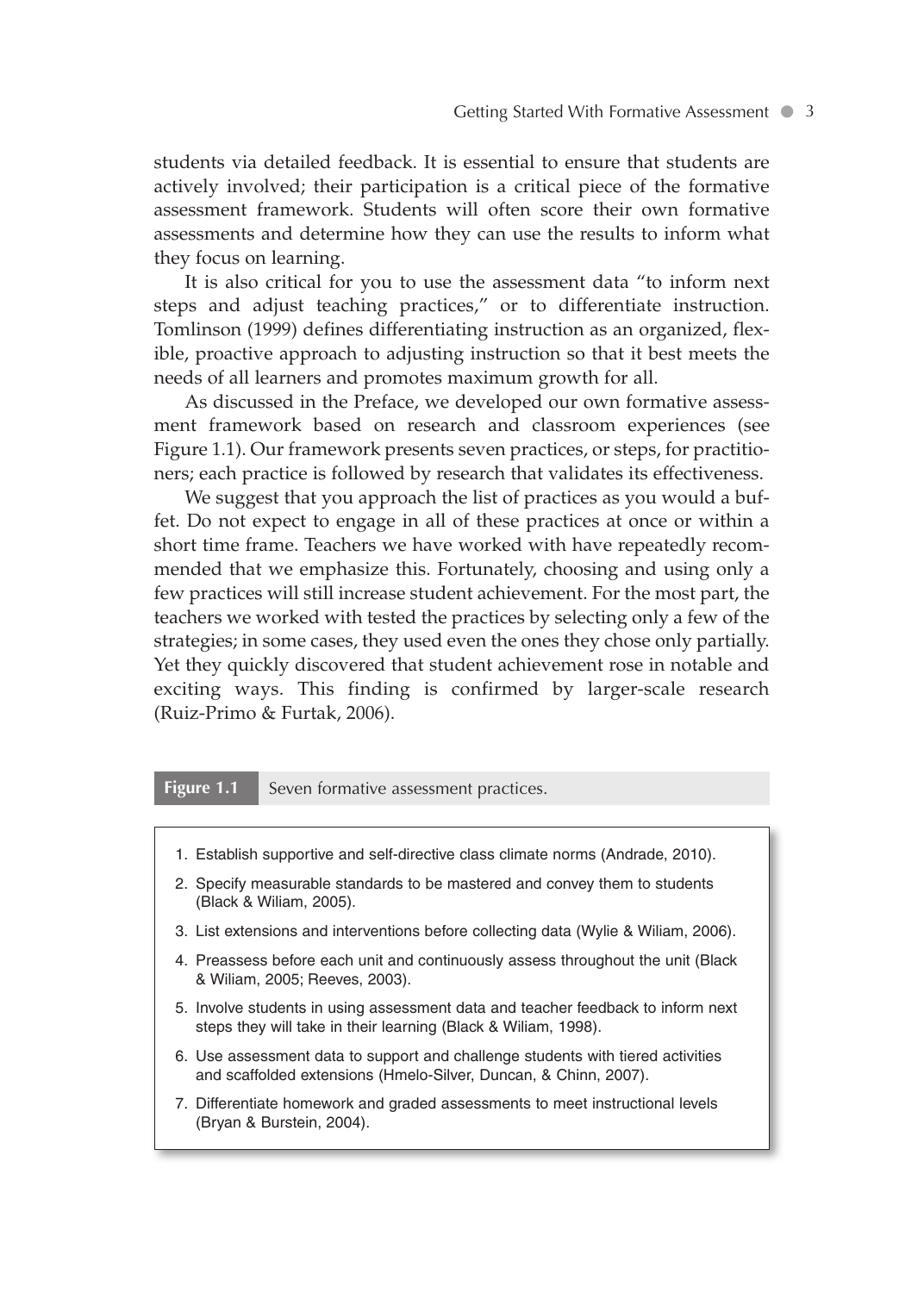The first column of Figure 1.2 shows classroom characteristics and practices that exemplify these formative assessment practices; the second column shows those that do not.

| Figure 1.2 $\vert$ | Comparison of formative assessment-based and performance- |
|--------------------|-----------------------------------------------------------|
|                    | based classrooms.                                         |

| <b>Formative Assessment-Based</b><br>Classroom                                                                                                                       | <b>Performance-Based Classroom</b>                                                                                                                                 |
|----------------------------------------------------------------------------------------------------------------------------------------------------------------------|--------------------------------------------------------------------------------------------------------------------------------------------------------------------|
| Practice 1:                                                                                                                                                          |                                                                                                                                                                    |
| The teacher proactively sets and<br>manages classroom climate                                                                                                        | • A competitive climate flourishes                                                                                                                                 |
| Practice 2:                                                                                                                                                          |                                                                                                                                                                    |
| Unit targets are specified and<br>conveyed up front                                                                                                                  | Targets are not conveyed, or are<br>conveyed only just before tests                                                                                                |
| Practice 3:                                                                                                                                                          |                                                                                                                                                                    |
| Learning outcomes and<br>interventions are preestablished                                                                                                            | Learning outcomes may be unclear<br>$\bullet$<br>until assessments are crafted at the<br>end of the unit<br>Interventions are considered after<br>problems surface |
| Practice 4:                                                                                                                                                          |                                                                                                                                                                    |
| Preassessment precedes each unit,<br>and frequent check-ins take place<br>during units                                                                               | Only summative tests are used<br>$\bullet$                                                                                                                         |
| Practice 5:                                                                                                                                                          |                                                                                                                                                                    |
| Teachers and students review<br>assessment data to design<br>individualized supports and<br>challenges<br>• Both teachers and students use<br>data to set next steps | • The same work is given to all<br>Students follow the teacher's lead                                                                                              |
| Practice 6:                                                                                                                                                          |                                                                                                                                                                    |
| Lessons break off into tiers<br>The teacher makes use of frequent<br>and flexible student groupings                                                                  | • The whole class is usually<br>instructed together<br>The curriculum or text drives what is<br>taught                                                             |
| Practice 7:                                                                                                                                                          |                                                                                                                                                                    |
| Homework, tests, and grading<br>systems are differentiated                                                                                                           | The same homework and unit tests<br>are given to all                                                                                                               |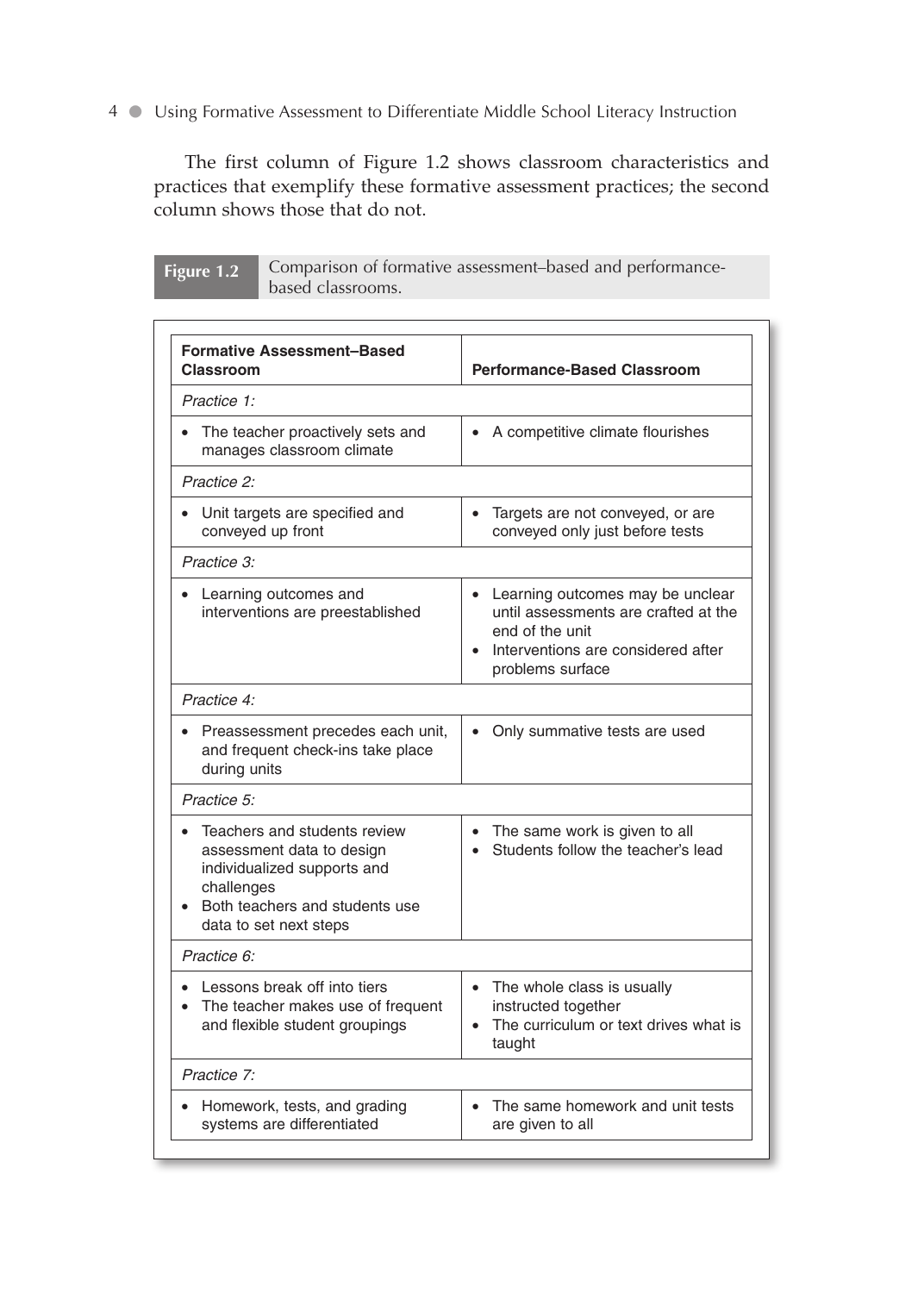These practices can seem daunting. As one teacher joked, "Being expected to do all seven of these practices now there's an argument for merit pay!" But again, you can pursue these individually. First, use the self-assessment at the end of this chapter to note which ones you already do. Then consider each carefully, weighing which benefits would help the most in your current situation. We suggest you prioritize and select two or three to focus on each year.

### **THE PURPOSE OF FORMATIVE ASSESSMENT**

As we have noted, the ultimate role of formative assessment in the classroom is twofold:

- 1. You will use the results of the assessments to alter your teaching practices.
- 2. Your students will use the results to set goals and focus their learning efforts.

The fundamental purpose must be to increase student learning, not to collect data. Let us take a brief look at that purpose in more detail here.

A colleague recently asked, "What is formative assessment, and what is the purpose?" Almost any assessment can be used summatively or formatively. Traditionally, schools have focused on summative assessments, which summarize learning and are used to compare students' achievements to one another for the purpose of assigning grades or ranking students. In contrast, formative assessments actually inform next steps taken by students and teachers in ways that enhance achievement. Essentially, formative assessment looks forward to how the information we gain from looking at student work can inform future instructional decisions, much like how information gained from a physical exam might inform future health choices we make.

Moreover, formative assessment is often conceptualized as "assessment *for* learning" rather than "assessment *of* learning." Summative assessment takes time away from learning for assessment *of* learning. But with formative assessment, you can use assessment purposefully *for* learning, as an integral contribution to learning. You can integrate assessment with learning so that it becomes a powerfully effective learning activity itself. Formative assessment is not about giving assessments; it is about using the results to teach differently (Reeves, 2005).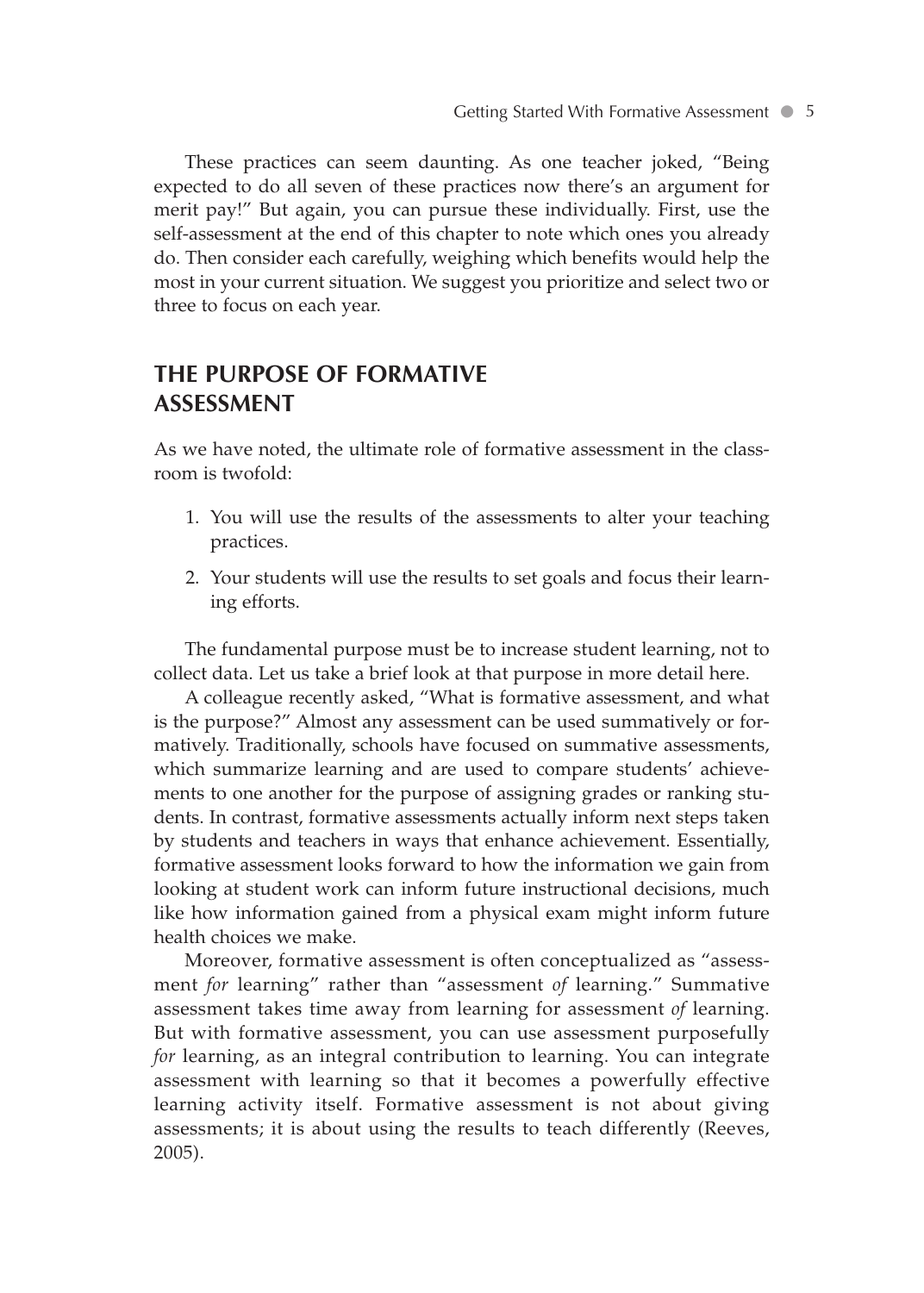Formative assessment offers a paradigmatic shift concerning some of the deepest purposes of education. Until recently, schools functioned to sort students (Wiggins, 2005). School practices, including assessment, separated those who knew from those who did not. Assessment results were often used to determine who could continue in academic tracks and who would be placed in vocational tracks. Now schools must ensure that all students strive to meet certain standards. Organizations such as the National Council of Teachers of English (NCTE) have called for a shift in the purpose of education, with the primary role of assessment no longer being to "*prove* [emphasis added] whether teaching or learning has taken place, but to *improve* [emphasis added] the quality of teaching and learning and thereby increase the likelihood that all members of the society will acquire a full and critical literacy" (NCTE, 2009, Standard 3).

So the role and purpose of assessment, along with many school practices, has become to maximize learning for *all* rather than *some* students. The formative assessment framework enables you and your students to identify standards and to assess where students are in terms of mastering all of those standards. The formative assessment practices offer a research-validated route for the steps that will then need to be taken to close any gap.

### **THREE WAYS TO BEGIN USING FORMATIVE ASSESSMENT**

Given the definition, framework, and purpose of formative assessment, where and how should you get started? The vignettes in the following sections illustrate three paths that we have observed teachers, including ourselves, take as they get started:

- 1. Preassessments before a new unit
- 2. Midunit concept check-ins
- 3. Specific skill probes

Following these vignettes is a self-assessment tool you can use to identify where you are in using the seven practices that make up our framework—and next steps you can take.

Keep in mind that the teachers in the vignettes began in different places and pursued individually designed goals. Additionally, each teacher used a combination of formative assessment practices, but not all seven.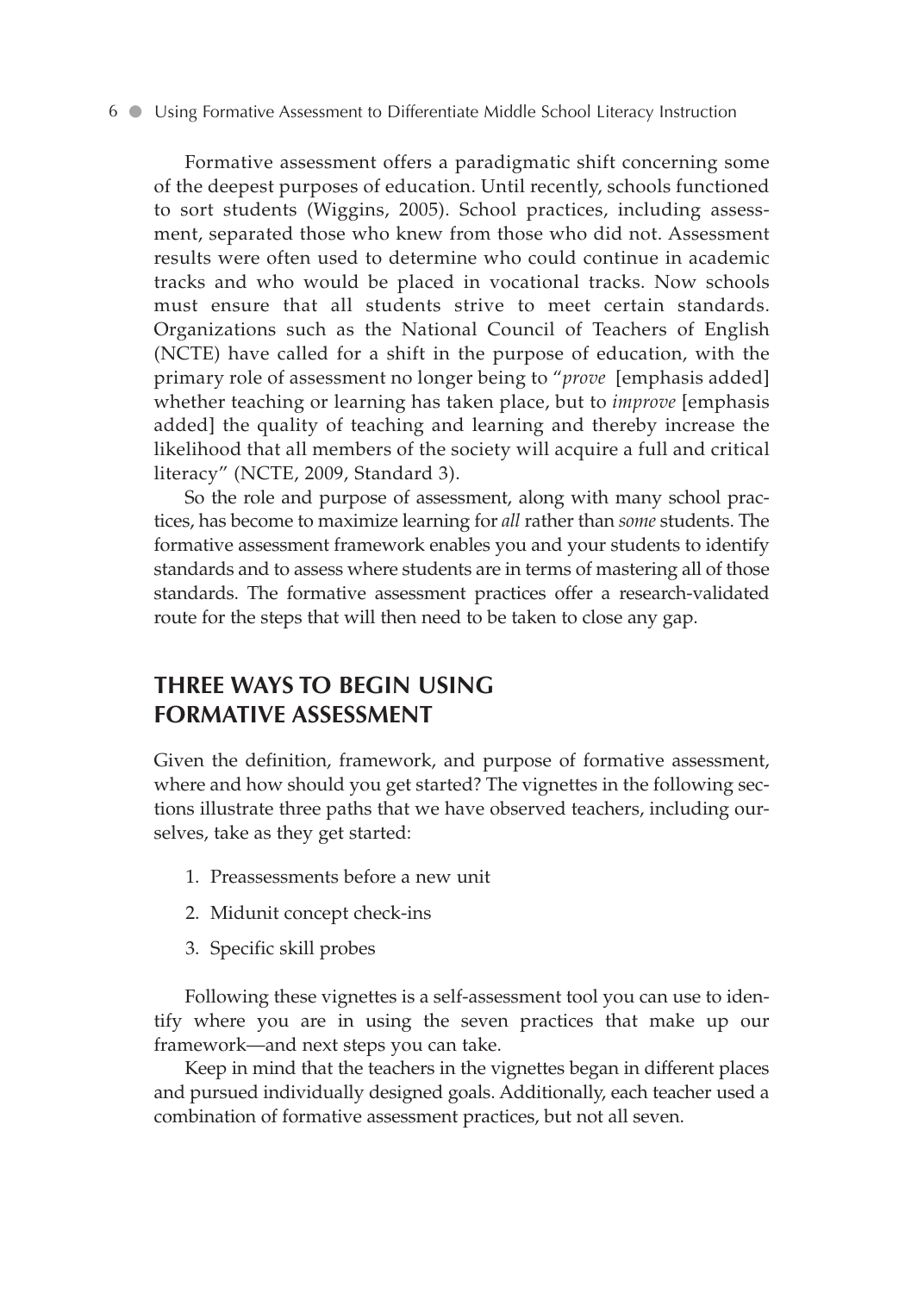#### **Preassessments Before a New Unit**

*Preassessments are a central practice used frequently in high-performing, high-need districts (Reeves, 2003). Ms. Yang, an eighth-grade teacher in a suburban district, decided early in the year to start using preassessments to enhance how she differentiated instruction. (We discuss differentiated instruction in great detail in Chapter 3.) She based that decision on the following research:*

- *Students typically already know 40% to 50% of what teachers expect them to learn from an activity (Nuthall, 2007).*
- *Preassessments help teachers determine instructional levels and avoid reteaching known material.*
- *When students self-correct, they focus on what they need to work on, set goals, and become motivated to improve.*
- *Although teachers often believe they can predict students' performance, research has shown time and again that their judgments are often inaccurate (Begeny, Krouse, Groce, & Mann, 2011; Eckert, Dunn, Codding, Begeny, & Kleinmann, 2006).*

*To begin, Ms. Yang identified practices she already used. She regularly offered differentiated classwork, homework, and tests so that students would spend more time working at their respective instructional levels. She decided her next step would be to give formal diagnostic preassessments before units.*

*As a trial, Ms. Yang gave a preassessment performance task that measured sentence variety in essay writing. To her surprise, one typically high-achieving student used far fewer types of sentences than most of his peers. His preassessment revealed strong vocabulary, solid organization, and clearly stated ideas, yet little sentence variation. In fact, his efforts came in well below the district's benchmark expectations. Yet based on the limited writing samples Ms. Yang had seen from him, she had assumed he had already mastered this skill.*

*The student was also surprised by these results, which helped him learn what to focus on next. In fact, after he had scored his preassessment, Ms. Yang was thrilled to hear him say, "I thought I used varied sentences, but now I know I need to work on these. I found a sentence-combining website where I can practice this."*

*The preassessment helped her change her differentiation plan for this student. Originally, she had planned to work on an enrichment task with him and a few other students. Instead, based on the results of the preassessment, she had him work on sentence-combining exercises, an activity that increases sentence variety and further enhances overall writing quality (Saddler, 2005).*

*At the end of the day, Ms. Yang felt that her decision to try preassessment was beneficial to her class. In this case, it helped her identify where to focus her teaching, and her student also knew exactly where he needed to focus his learning.*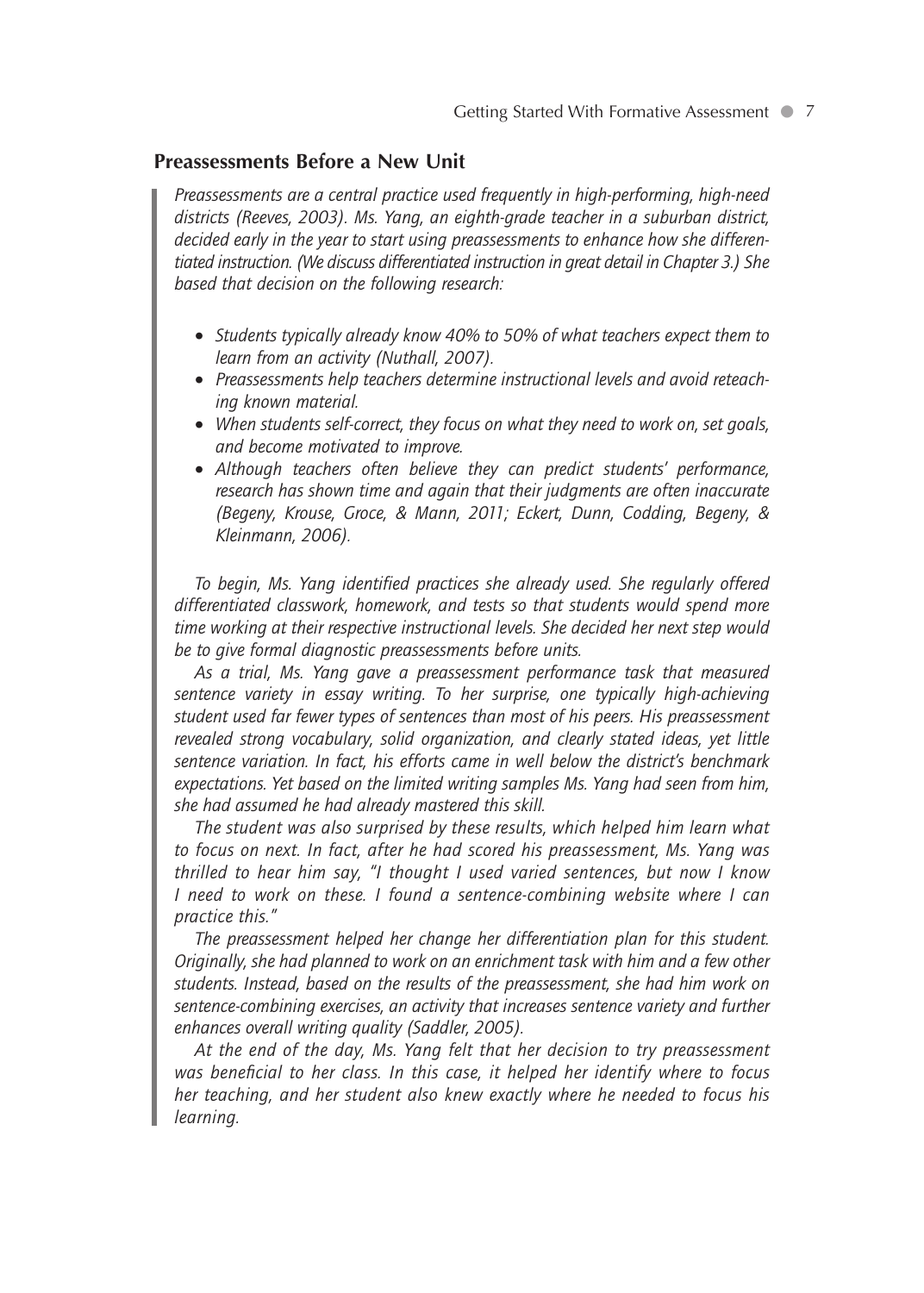#### **Midunit Concept Check-Ins**

*Mr. Klein, a sixth-grade teacher who worked in an independent school located near a major city, decided to begin with midunit concept check-ins. He was curious about whether or not students were learning the material, and he felt a midunit check-in would leave him enough time before the end-of-unit assessment to address gaps if needed. He also wanted to give students a chance to work on enrichment tasks if they showed mastery of the material or concepts at a faster pace.*

*Through read-alouds and interactive discussions (Fisher, Frey, & Lapp, 2008), Mr. Klein had modeled how to identify characters' points of view. In these lessons, he had worked to gradually release responsibility to his students. One night, when he was reviewing the class's homework, he had found two persistent misconceptions that students made when identifying point of view on their own. As a result, he designed a quick check-in to confirm what he had seen in their homework.*

*In class the next day, Mr. Klein helped students self-correct their check-ins. First, he explained which point of view each passage had conveyed. Then, as students corrected their responses, he provided more general feedback on the two misconceptions he had noticed and helped each student identify which misconception he or she had made.*

*Research shows that this kind of feedback is a two-way street, benefiting both students and teachers (Hattie, 2009). The feedback from the check-ins helped the students understand what they needed to learn, and it also helped Mr. Klein recognize that he needed to ramp up his teaching efforts. Following the check-in, he chose to use skits (Meltzer, Cook Smith, & Clark, 2002) to reteach the lessons on point of view.*

*The initial check-ins had provided relevant information for Mr. Klein to best match his students' needs to specific tasks. For instance, some students had struggled to identify when the narrator was being sarcastic, so Mr. Klein had them work on scenes in which they acted out different points of view that they pretended to hold (but did not actually hold).*

*Students who had shown a mastery of point of view in the check-in wrote and acted out brief new passages that portrayed more subtle perspectives. Then they practiced identifying point of view in each other's passages. They took delight in seeing who could write in the most difficult-to-discern point of view.*

*As this occurred, Mr. Klein worked with two students who were having the most pronounced difficulties. He explicitly showed them how to write skits from varied perspectives. He also had them practice making personal connections to events in the story; this helped them make the specific kinds of inferences needed to identify point of view. They then wrote and acted scenes out.*

*As an exit ticket from class, Mr. Klein had each student read a two-sentence passage and identify point of view. This validated for him and his students that the activities were a success.*

#### **Specific Skill Probes**

*Ms. Lee, a fifth-grade teacher in an urban high-need district, wanted to enhance how she formed writing groups based on students' initial skill levels. She*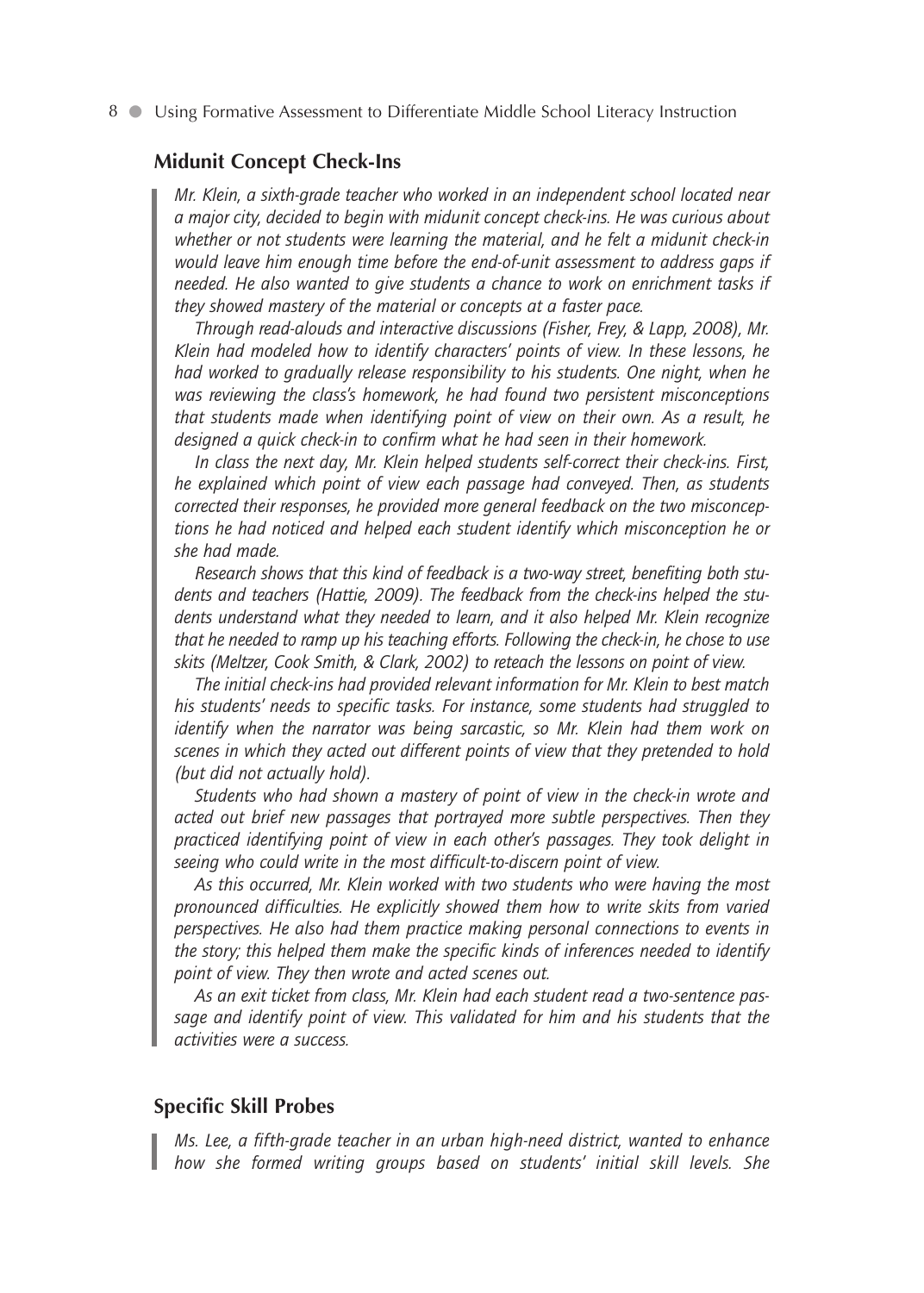*recognized that skill level measures of specific areas such as fluency, comprehension, and writing were probably the best-researched formative assessment measures and offered the greatest promise of lifting student achievement (Stecker, Fuchs, & Fuchs, 2005).*

*Ms. Lee's district used AIMSweb probes, including the writing measures, to monitor student skill levels. In these writing probes, teachers count how many correct word sequences students write within three minutes. Yet, as Gansle, Noell, VanDerHeyden, Naquin, and Slider (2002) have noted, there are concerns about the quality of feedback these probes offer. Ms. Lee shared these concerns; she suspected that the probes mostly reported writing mechanics errors, and she found that they did not provide much useful instructional guidance.*

*In the past she had often used the data from these probes and observations she had made in class to create three groups based on whether students had shown full, partial, or emerging mastery in writing. Now she wanted to augment her data by doing a deeper analysis of underlying skills. She believed this would allow her to group students according to more clearly targeted skill areas, informed by multiple sources of data.*

*Ms. Lee's class norm was "We all learn differently." Consequently, she wanted to move beyond grouping by global readiness levels so that she could move students away from regularly comparing each other hierarchically.*

*To do this, she redesigned her open response preassessment rubric to better capture the different skill elements, and she adopted an additional Quick Writes assessment format. Quick Writes is an emerging supplemental writing measure that uses a more rubric-oriented scoring method. Initial research is finding this method to be sensitive to instruction (Green, Smith, & Brown, 2007; Mason, Kubina, & Taft, 2009).*

*First, Ms. Lee had her students self-correct their open responses with her redesigned rubric. She also asked them to complete a more substantial self-reflective evaluation to more closely analyze the areas they found challenging. This included a framework for using the data from their preassessments to set learning goals.*

*Her students proved to be adept and thoughtful in their post-preassessment analyses. She then asked them to decide which skill areas they felt they should address. She instructed students to put their heads down. Then she called out various areas to work on. Students raised their hands when she called out their area. This allowed her to group them by genuine area of need, because it prevented them from raising a hand just so they could work with a friend. The students were surprised that the groups were mixed up more than they had been before (when they had been grouped by levels based on whether they had shown full, partial, or emerging mastery in writing). In fact, they thought that Ms. Lee had randomly selected groups.*

*Once the students were grouped, they began working on their specific skill areas as they revised their pieces, referencing models Ms. Lee provided that exemplified how to address each skill area. Tasks included identifying more details in the passage and citing them, using clearer topic sentences, making more connections between ideas, and using sharper vocabulary.*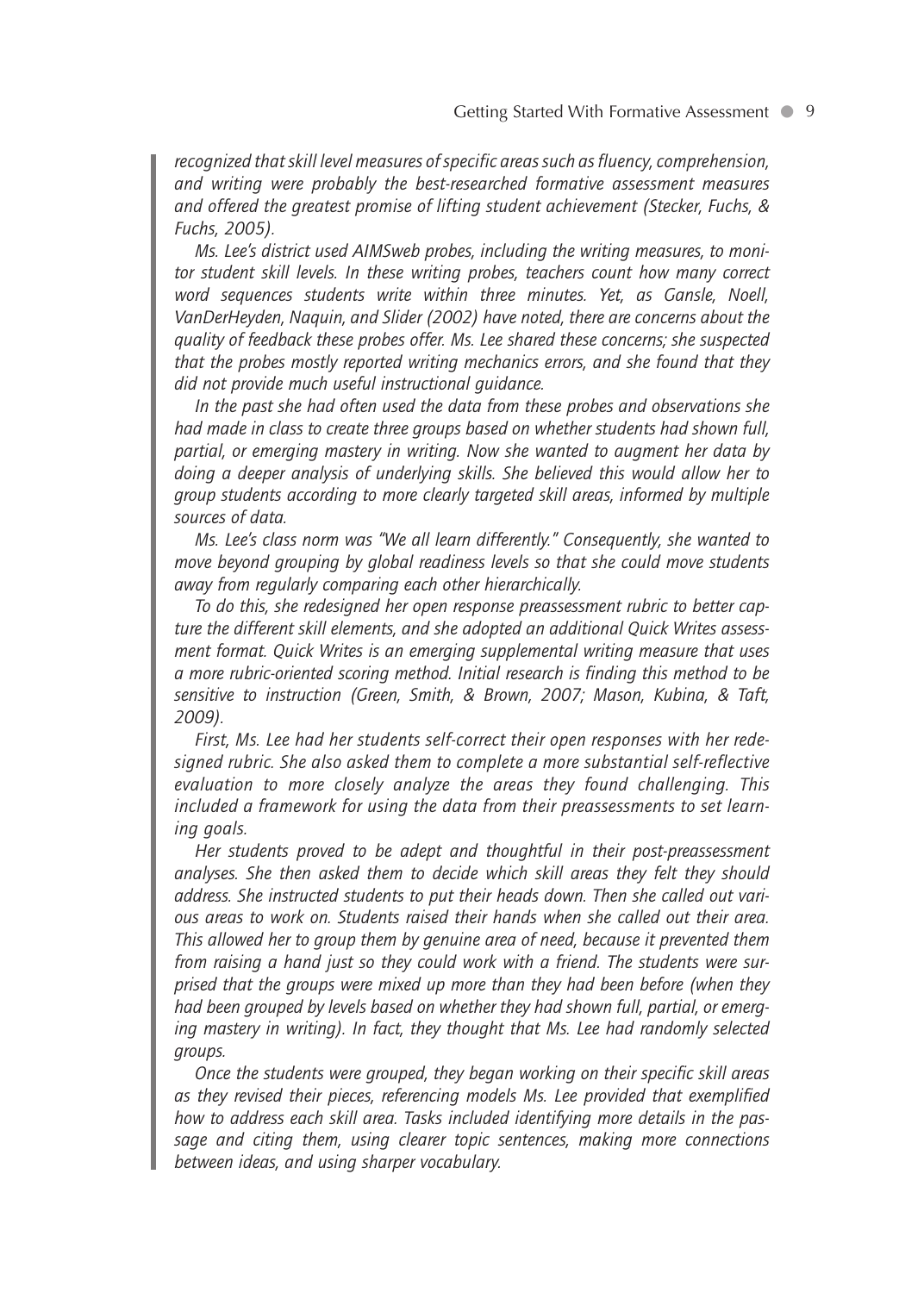*Ms. Lee recognized that peer editing effectively raises writing achievement (Diab, 2010; Yang, Ko, & Chung, 2005), so she then had her students peer edit the work of those from other groups. This allowed students with different strengths to provide feedback to one another.*

*Pleased with the outcome, Ms. Lee also knew that the students would not be able to rank the groups hierarchically. This helped her create a classroom climate where students focused on learning the skills they had not mastered, rather than on peer comparison.* 

### **SELF-ASSESSMENT: DETERMINING HOW MUCH FORMATIVE ASSESSMENT YOU ALREADY USE IN YOUR CLASSROOM**

The teachers in the previous vignettes understood that achieving a comprehensive vision of using formative assessment to differentiate instruction occurs over time, and that the path to doing so is unique. Fortunately, research has found that many teachers already use some basic formative assessment practices as a natural part of their work. And when they do, the more practices they use and the more frequently they use them, the greater their students' achievement (Ruiz-Primo & Furtak, 2006). To begin, complete the self-assessment in Figure 1.3 to identify the formative assessment practices you already have in place. Your results can help you decide your next steps. *For a downloadable version of the* "Differentiating Practices Rubric," *go to* http://www.corwin.com/books/Book237623.

**Figure 1.3** Differentiating practices rubric.

#### **Differentiating Practices Rubric**

We all begin in different places and pursue different goals as we grow as teachers. This self-assessment provides an overview of practices that can enhance how you use formative assessment.

On a scale of 1–4, rate how frequently you do each practice:

|  |  | 1-I do this often, 2-I do this occasionally, 3-I've tried this, 4-I haven't tried this yet |
|--|--|--------------------------------------------------------------------------------------------|
|  |  |                                                                                            |

| <b>Practice 1: Establish a Supportive Climate</b>                                            |  |  |
|----------------------------------------------------------------------------------------------|--|--|
| I foster self-directed, independent approaches to<br>learning.                               |  |  |
| Students recognize that doing different work helps<br>each student get what she or he needs. |  |  |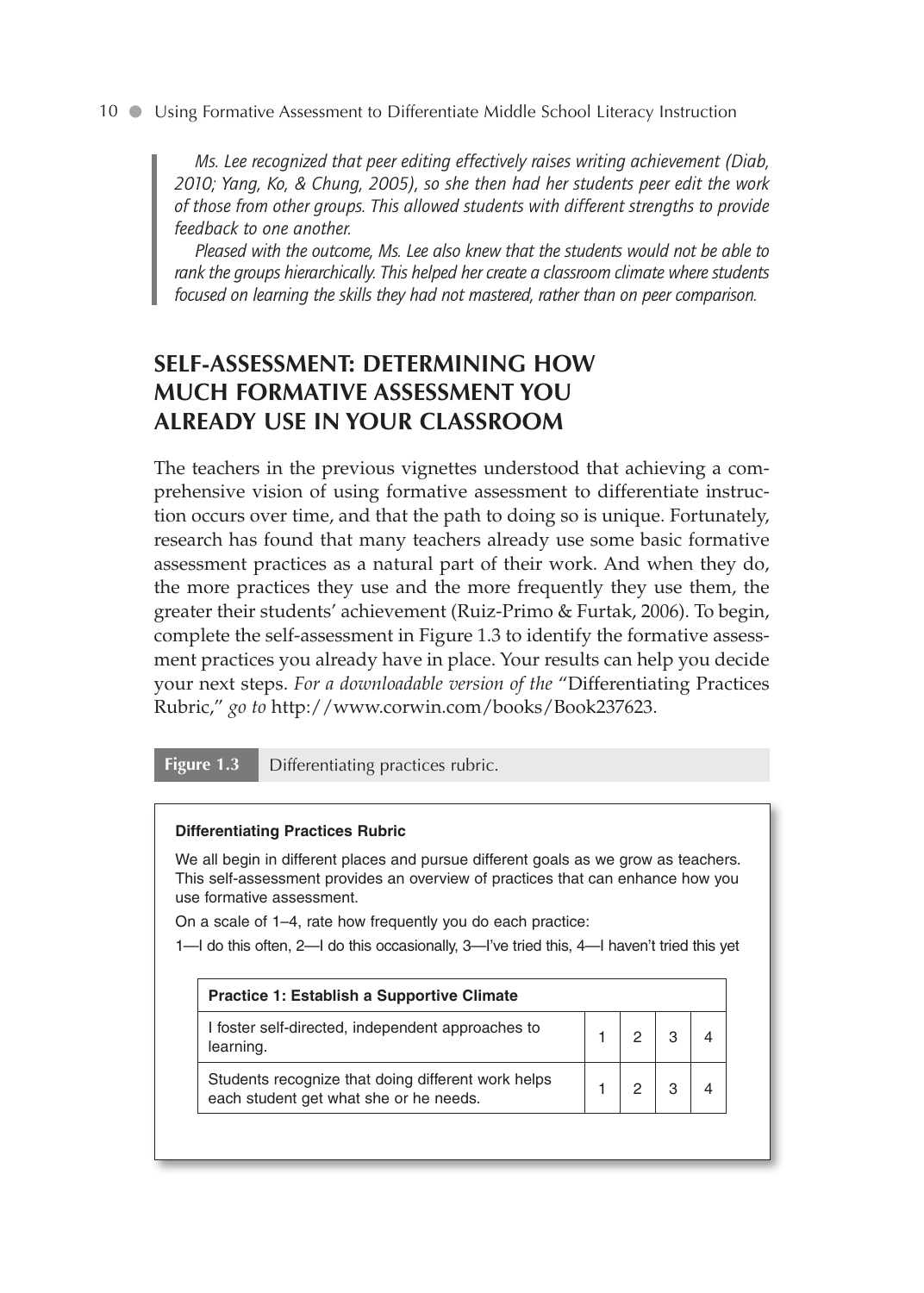| I clearly convey objectives (targets) before beginning<br>each unit.                                                                                                              | 1 | 2             | 3 | 4 |
|-----------------------------------------------------------------------------------------------------------------------------------------------------------------------------------|---|---------------|---|---|
| <b>Practice 3: List Extensions and Interventions</b>                                                                                                                              |   |               |   |   |
| I list potential extensions and supports before<br>designing and then collecting formative assessments.                                                                           | 1 | $\mathcal{P}$ | 3 | 4 |
| <b>Practice 4: Preassess and Continually Assess</b>                                                                                                                               |   |               |   |   |
| I use diagnostic preassessment tasks before<br>beginning each unit.                                                                                                               | 1 | 2             | 3 | 4 |
| I systematically collect formal and informal<br>assessment data all along.                                                                                                        | 1 | 2             | 3 | 4 |
| <b>Practice 5: Involve Students in Next Steps</b>                                                                                                                                 |   |               |   |   |
| I use assessment data to tier homework, class<br>activities, and assessments.                                                                                                     | 1 | 2             | 3 | 4 |
| I have students self-score assessments and use the<br>results to decide next steps to take.                                                                                       | 1 | 2             | 3 | 4 |
| I stress the importance of self-initiated learning that<br>is based on teacher feedback and self-scored<br>assessments.                                                           | 1 | 2             | 3 | 4 |
| Practice 6: Use Data to Challenge and/or Support                                                                                                                                  |   |               |   |   |
| I regularly use flexible groupings for differentiated<br>tasks.                                                                                                                   | 1 | $\mathcal{P}$ | 3 | 4 |
| When reviewing homework or class participation<br>during teaching, I enable students who "get it" to<br>move on as I assist others.                                               | 1 | 2             | 3 | 4 |
| I use an extensive bank of supplemental<br>resources.                                                                                                                             | 1 | 2             | 3 | 4 |
| I have a bank of strategies for challenging students<br>(e.g., open-ended tasks, higher-order questions,<br>abstract projects, compacting contracts, and<br>extension resources). | 1 | 2             | 3 | 4 |
| <b>Practice 7: Differentiate Homework and Assessments</b>                                                                                                                         |   |               |   |   |
| I differentiate homework and hold students<br>accountable for the different work they do.                                                                                         | 1 | 2             | 3 | 4 |
| I differentiate class assessments.                                                                                                                                                | 1 | 2             | 3 | 4 |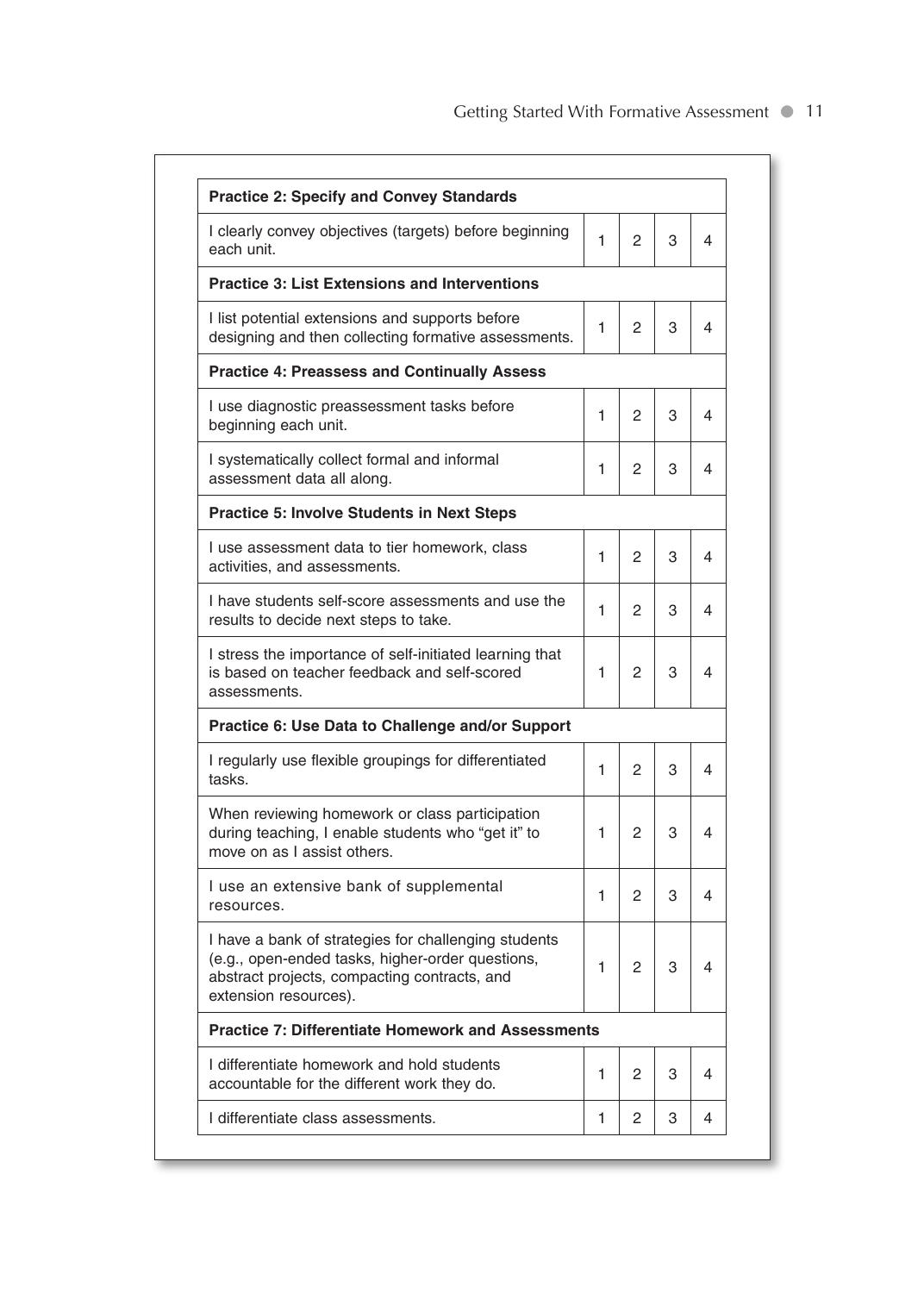The rest of the chapters in this book are "keyed" so that you can see which sections highlight and model each practice:



### **STEPS TO ESTABLISHING A CLASSROOM CULTURE THAT SUPPORTS FORMATIVE ASSESSMENT PRACTICES**

The next section gives an overview of how to establish a supportive classroom climate, a key element in getting started with using formative assessment to differentiate instruction.



A supportive climate needs to be in place before the potential gains of formative assessment can grow wings. **9** In one of the most extensive reviews ever conducted

on the power of feedback, a core component of formative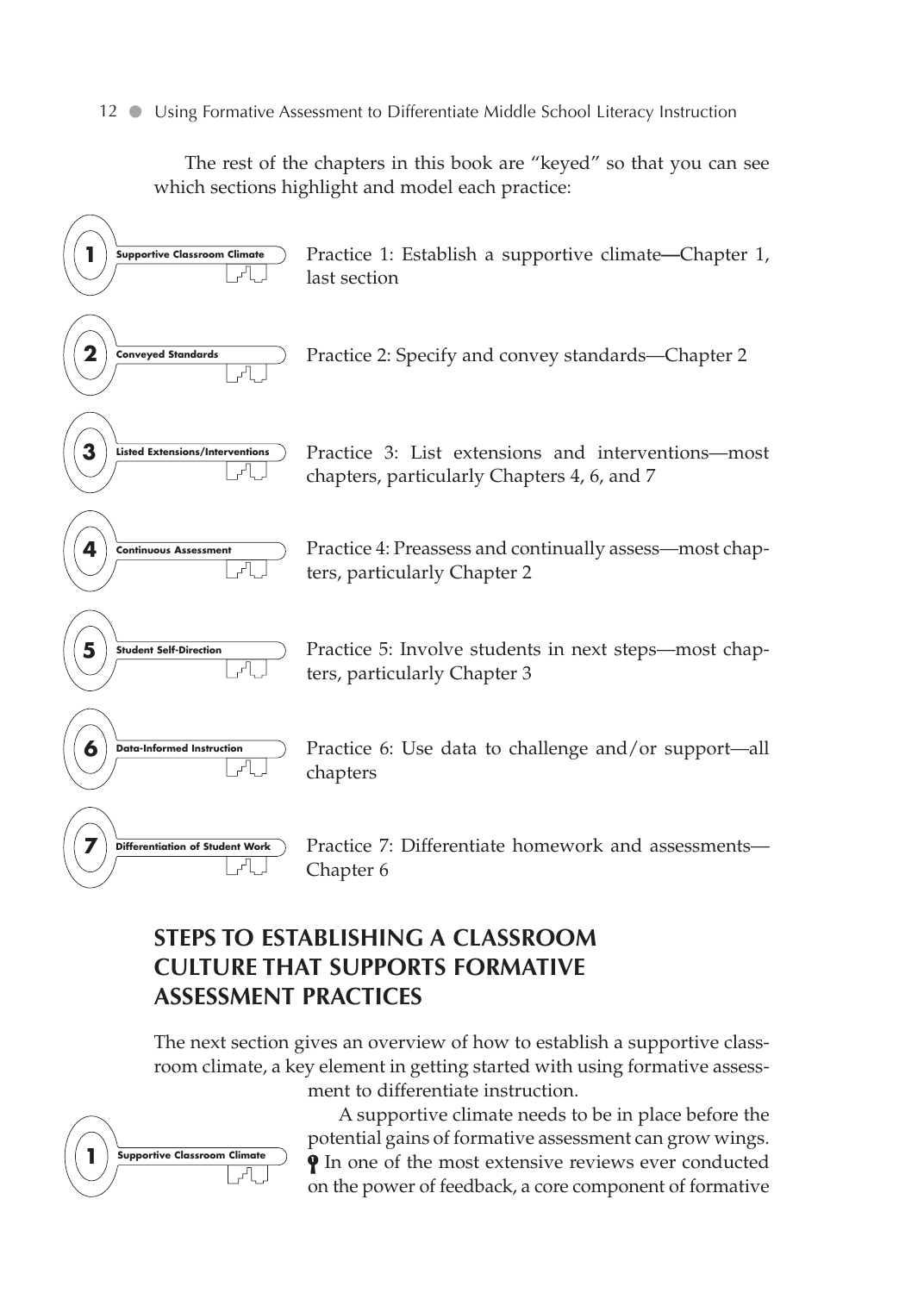assessment, researchers concluded that climate is "critical" if students (and teachers) are to welcome and use corrective feedback (Hattie & Timperley, 2007). According to Andrade (2010), one of the leading researchers on formative assessment, students must perceive the major factors that underlie formative assessment to be both valued and valuable. Moreover, the NCTE *Standards for the Assessment of Reading and Writing* emphasize how important it is for teachers to consider how "the climate produced by assessment practice" can facilitate or impede learning (NCTE, 2009, Standard 3).

The following vignette highlights the various ways in which Mr. Miles, a seventh-grade English teacher working at a public school in a suburban setting, establishes climate. His classes consist of 25 students varying in ability from those identified as having a learning disability to those who are high achieving. An analysis of each of his actions and how they develop climate follows the vignette.

*From day one, Mr. Miles lays the foundation. He explains that students will need to work on different tasks according to regular formative assessment data that show where they are in their skills and understandings. He models respect for the fact that learning happens at different paces and in different ways and conveys the expecta*tion that all students will also respect this reality. He emphasizes how important it *is to ensure that all students feel safe and comfortable no matter how they learn. When students work on tasks from different angles or on entirely different work he says, "Since we all learn differently, different learning experiences are fair." He often makes the analogy to a sports team: "Each player brings a different skill set, but all skill sets are needed for the team to perform optimally together."*

*Since self-assessment is a basis for becoming self-directed, a core norm Mr. Miles cultivates, he carefully designs repeated opportunities to coach students in developing accurate self-assessment skills through frequent practice, feedback, and guidance of their efforts. As they determine where they are in their understanding of a topic, he is careful to remain nonjudgmental. He also avoids complimenting students who do well, because he has realized that privileging students who perform well sets a model and sends a message that can undermine the establishment of a climate in which all levels of performance are respected.*

*One week, as he prepares to launch a new unit, Mr. Miles decides to preassess the extent to which his students know the elements of an action-adventure story. First, he asks his students to select and read an action-adventure story from a list he provides. Then, as a preassessment, he asks them to demonstrate their knowledge of the essential elements of the genre by completing one of the following assignments:*

- *Write a series of paragraphs.*
- *Create a multiple-scene diorama with a keyed explanation of each part.*
- *Write a magazine exposé.*
- *Create a trailer that gives an overview of the major elements.*
- *Write a first-person narrative monologue that conveys the major elements.*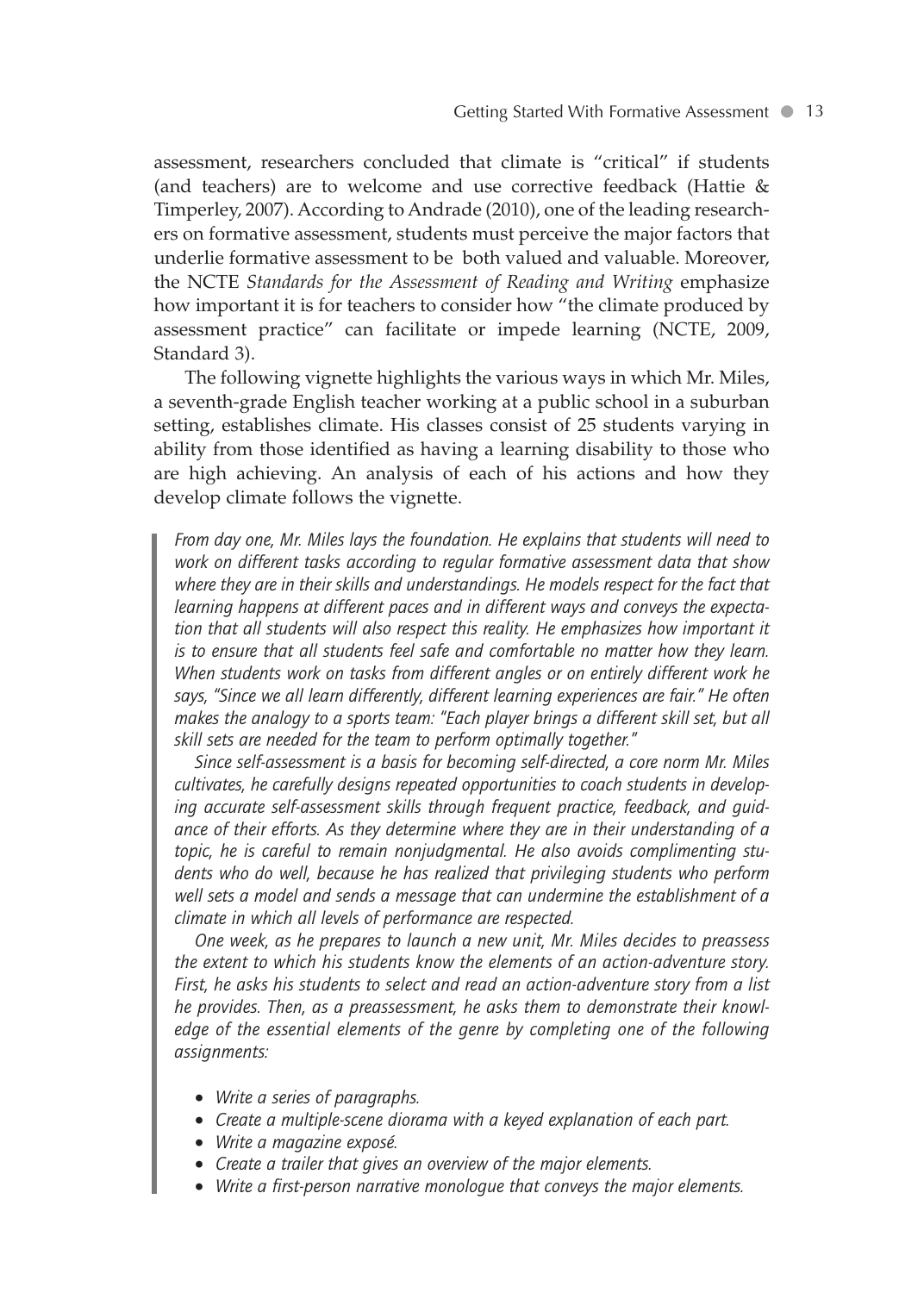*The skill assessed here will not be the presentation but whether the student can convey an understanding of the key elements of an action-adventure story. By varying the assignment, Mr. Miles allows students to have an opportunity to complete the work in the medium that they are most comfortable with. Students who might otherwise be hampered by unrelated skill challenges, such as written expression difficulties, can now choose an alternate route to show what they know about actionadventure genre elements. Mr. Miles also recognizes that student motivation and achievement rise when they are given choices (Hattie, 2009).*

*After students complete this work, Mr. Miles reviews the key elements of an action-adventure story and lists them on the board. Students self-correct their work and list any elements they have not identified. The next day, Mr. Miles reads a brief story at the start of class and then asks students to identify the action-adventure traits exemplified in it. They self-correct their work with a key that indicates whether they "get it," "need more practice," or "have questions" about the elements of an action-adventure story.*

*In the past, Mr. Miles has found that when he asks students about their level of understanding, many will state they "get it" but then fail to pass the quiz. This is particularly the case with struggling students, who notoriously have difficulty with accurate self-assessment (Stone & May, 2002). Now Mr. Miles is able to use the key to help students self-evaluate accurately, as well as to encourage them to use the data from their evaluation to make a homework choice that offers the amount of practice appropriate to their needs.*

*As students ask clarifying questions about the differentiated homework tasks he has assigned for that evening, Mr. Miles quickly checks to ensure they have chosen the homework that will best match their needs. He agrees with a few who have chosen to skip the basic comprehension questions and do only the extra extension question, which involves comparing a similar event from the last few stories to this story and noting why there are similarities. These students have shown they have fully mastered identifying elements of action-adventure stories. He is careful not to convey a congratulatory tone as he agrees to their homework selection. In this way, he is careful to avoid making others, who do require the extra practice, feel any less than those who are ready to move on to the extension.*

*Mr. Miles recommends that one student complete a graphic organizer of the chapter's text structure before doing the comprehension questions. As usual, he is careful to focus on the task and not on her as a person, since research has shown that this approach is important to increasing achievement (Hattie & Timperley, 2007).*

*"We all should seek ways to get what we need," he reminds the entire class. "Whether you choose to do the comprehension questions or the extension is not the central issue. What matters is whether, in the end, you master the targets for the unit."*

In this snapshot, Mr. Miles works to establish a climate in which students feel supported, safe, and comfortable with differences. Additionally, he carefully cultivates independent work habits and a self-directed approach to learning, which is necessary if students will be working on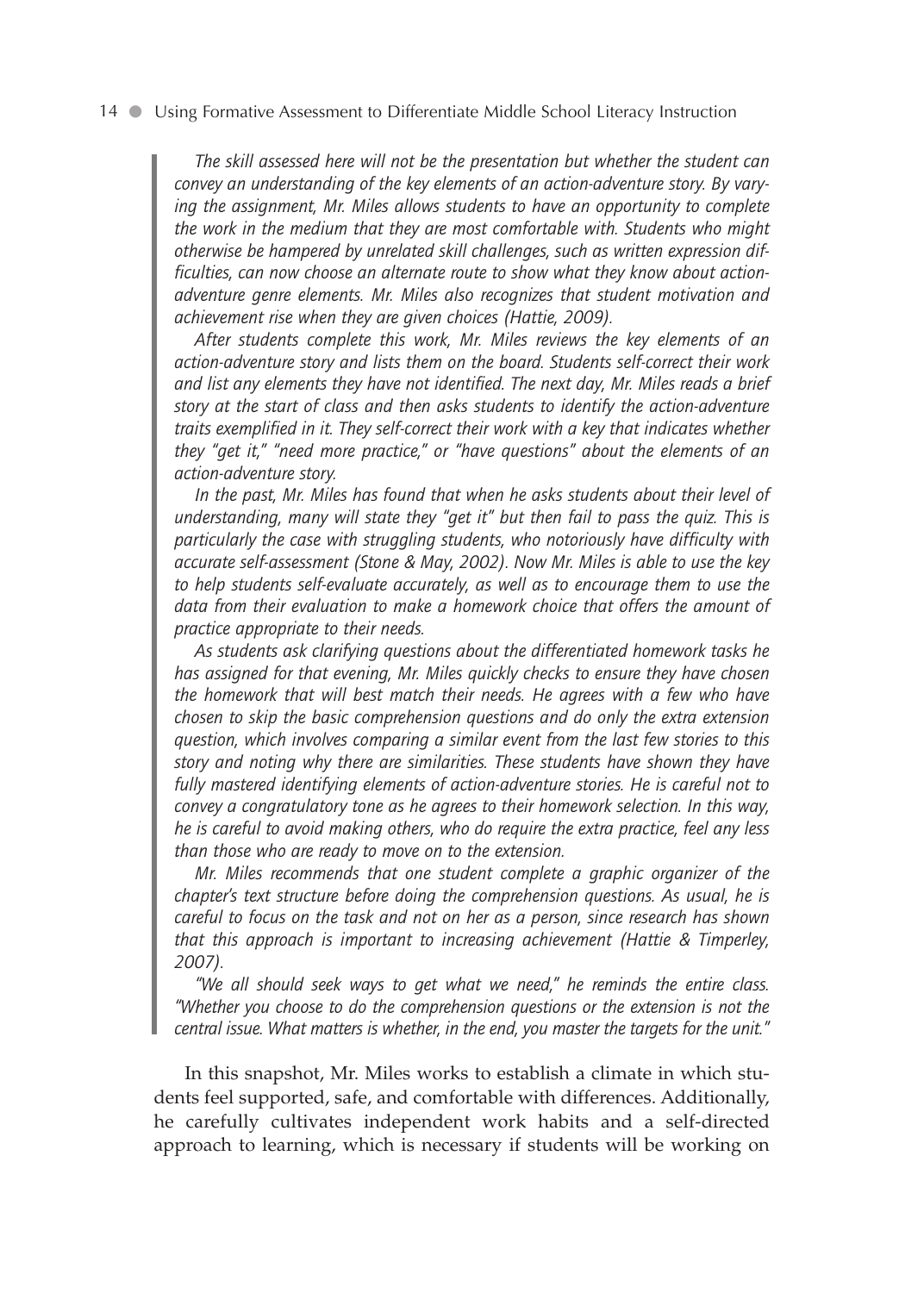differentiated tasks during the year and will not have direct teacher guidance at all times. This also helps students who are passive learners to become more active and self-driven learners.

#### **Establish a Climate of Respect**

In the previous vignette, Mr. Miles modeled respect for all students. As you work to establish a climate of respect, you may wish to follow his approach:

- Purposefully distribute praise among all students, even when aspects of the task do not come easily to them.
- Be careful not to overvalue verbal intelligence in your praise. Instead, carefully compliment students on factors that are more easily within their control, such as effort level. Do not compliment the student with "Good job"; instead, focus on giving feedback on the task, such as, "I saw you do several extra practice exercises, and then you remembered all the elements of the genre on the quiz we took the next day."

In his many years of teaching, Mr. Miles has seen plenty of struggling students make tremendous leaps with the right coaching and practice. As a result, he has come to question how narrow the band of capability really is. He believes most students can excel in the right conditions, which further fuels his endeavor to reserve praise for ability and instead give praise for effort.

Furthermore, in his classroom, Mr. Miles cultivates respect for all. He sets a climate in which it is expected that all students will demonstrate respect for peers' unique learning profiles in ways that make everyone feel safe and supported. Here are some of the ways you can also achieve this:

- Rather than working to make differences invisible, celebrate them from the start.
- Point out how some students may instantly "see" a concept but struggle with articulating it. Others can easily make lists that enable them to explain a concept. Emphasize that both types of students "get it."
- Create tasks that offer choice and allow students with different strengths to shine.
- Be careful with the language that students use when they are correcting their work or when they are unsure about a concept. Discourage "I don't know this." Instead, encourage students to say, "I haven't learned this yet" or "I have questions."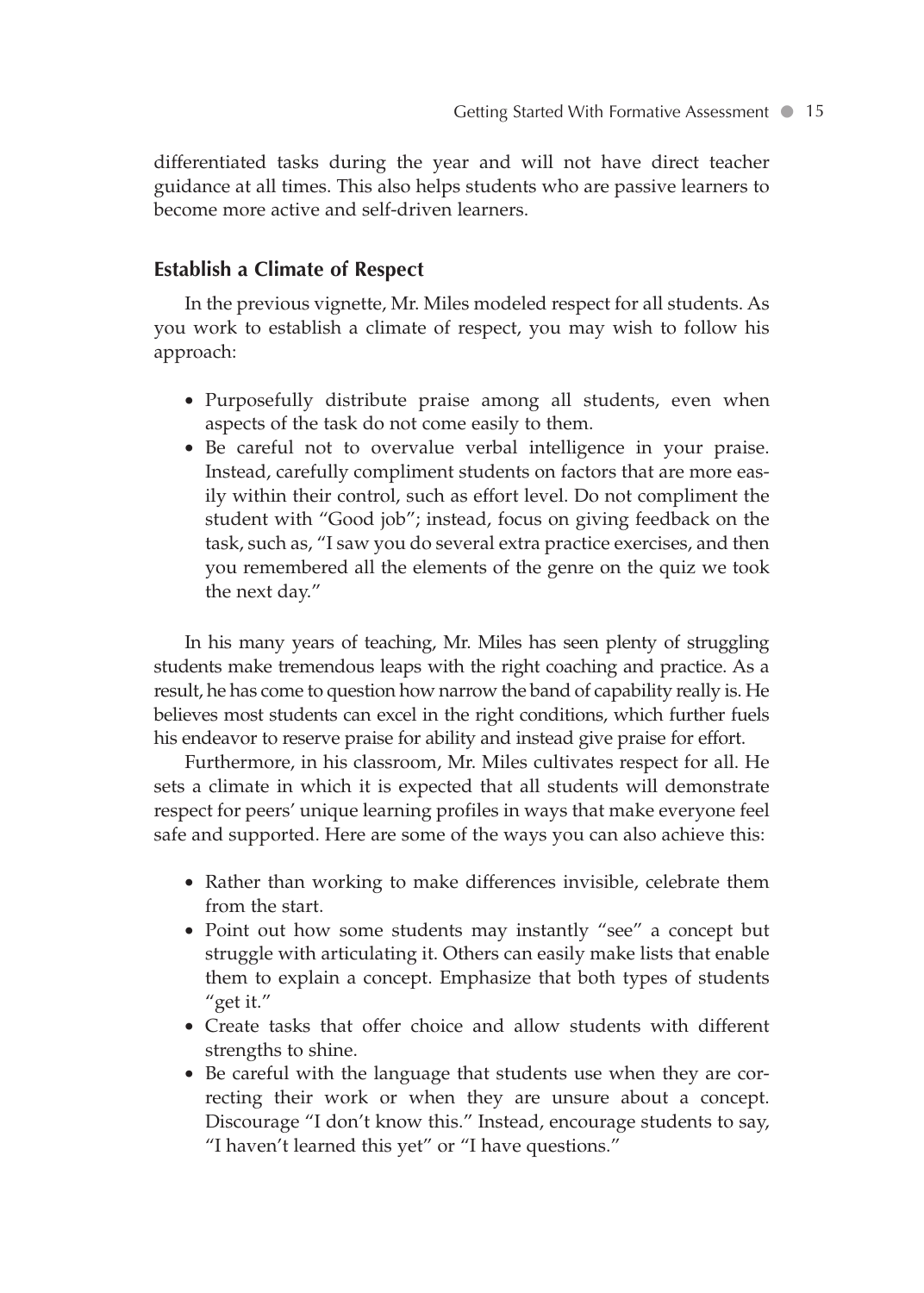• Emphasize that since all students are different, giving the same work to all would unfairly privilege one learning profile over another. Note that *different* sets the stage for *differentiation*, which is actually fairer.

In terms of grouping, Mr. Miles recognizes that middle school students are highly adept at quickly determining "high" and "low" groups and that this tendency cannot be easily minimized. Consequently, he often places students in "mixed" groups, offering different levels of challenge to different students within the wider groups so that all have the chance to attain a similar level of mastery of the standards. He is more casual now when he announces groups, confident that he is taking the right measures to give all students what they need individually to come up to the standard level. He has also become more capable of designing preassessments that reveal more nuanced learning profile differences that he can use to form groups, rather than forming them only on readiness levels.

#### **Cultivate Self-Directed Learning**

Self-directed learners learn more and are more successful in school (Andrade, 2010). Self-assessment practices in particular have powerful learning potential. In the vignette, students benefited from scoring their own work with the answer key after hearing the action-adventure short story and listing genre elements.

The first step to cultivating self-directed learning involves using formative assessments that students self-score and then use to design plans for how they will master concepts they have yet to learn. Such assessments, which are described in detail in Chapter 2, can help you place students in charge of understanding and managing how they will learn. With this approach, you can take the role of the facilitator or the collaborator and not the instructor.



In his classroom, Mr. Miles repeatedly asks students to self-evaluate their learning of each topic with carefully selected phrases such as "Got it," "Need more practice," or "Have questions."  $\mathbf{\Theta}$  In addition, he expects his students to make a plan for what they should do next to move ahead in their learning. In the vignette, this occurs when he allows them to select from a variety of homework options.

Mr. Miles often approaches his students' questions with questions of his own. In this way, he allows them to realize that (1) they already understand much of the concept, and (2) sometimes they can answer their own